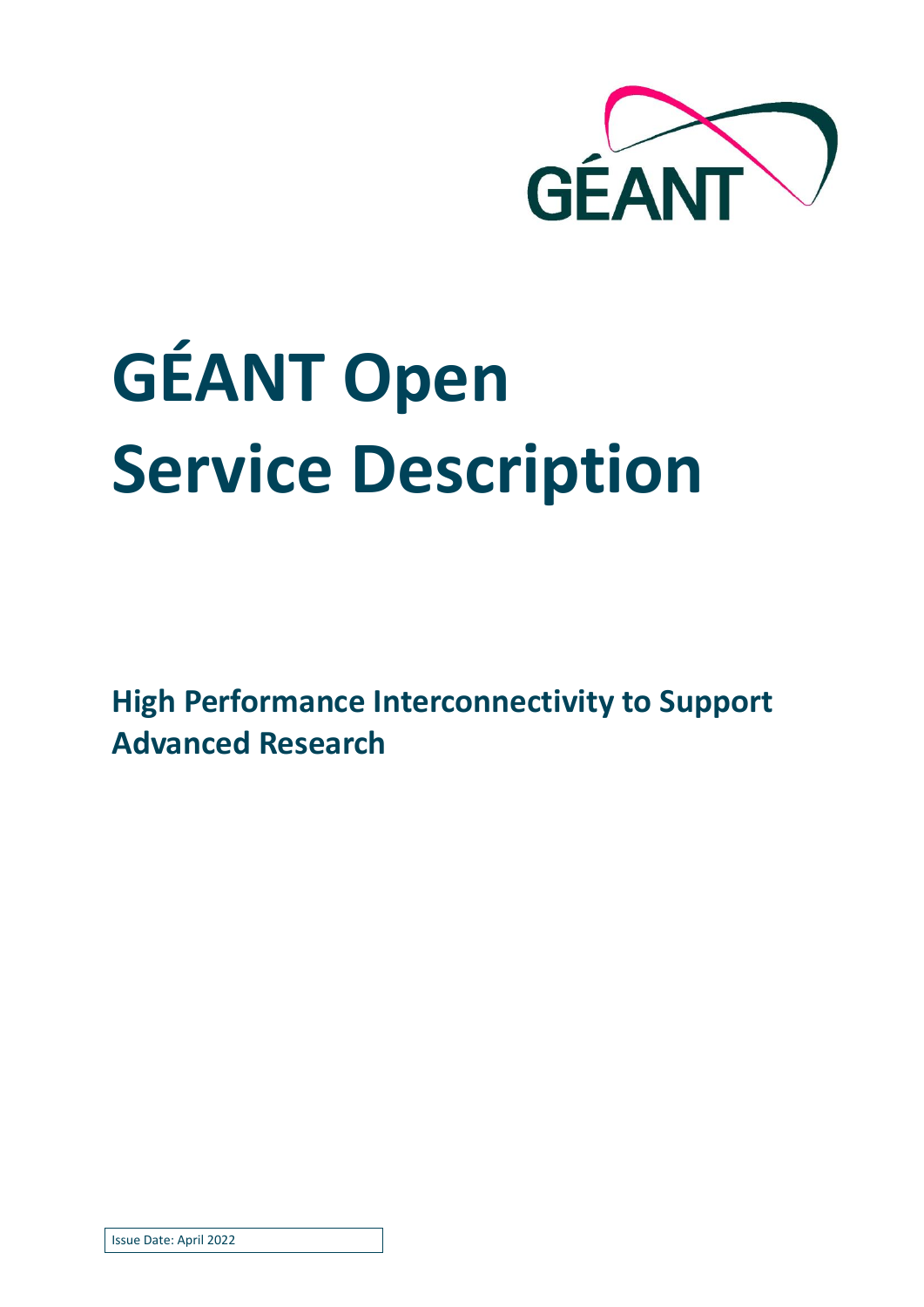

## **GÉANT Open Exchange**

### **Overview**

Facilitating collaboration has always been the cornerstone of GÉANT, and GÉANT Open adds to its portfolio of collaboration services to enable NRENs and researchers to interconnect with commercial teams and third party organisations.

GÉANT Open allows NRENs to arrange interconnections between external services and partners quickly and easily without the need for dedicated circuits. For example NRENs can interconnect with cloud service providers or research labs to offer access for their users. The service uses shared switches onto which all users can connect their own circuits and then interconnect with any other participants in order to provide inter-organisation connectivity. The interconnections can be either at the full circuit capacity or the circuit can be subdivided to allow one-to-many or many-to-many connections as required.

This has particular benefits to international partners needing to manage multiple interconnections and wishing to harmonise their international circuits. As a first within the European Research and Education (R&E) community, approved commercial Organisations will be able to connect to GÉANT Open. This will help R&E users to access a wide variety of commercial third parties as part of private/public research projects or to access privately operated facilities or services.

#### **Supports European and global connectivity**

**Protocol Neutral:** Open, layer 2 interconnectivity allows maximum flexibility.

**Supports Multiple Virtual Connections:** One physical interface can be logically subdivided into separate VLANs allowing the participant to connect with many other members simultaneously.

**Onward Connectivity: Participants can also make connections from GÉANT Open** through the GÉANT network to support multiple uses such as commercial research facilities or cloud service providers.

**Flexible:** GÉANT Open allows interconnections to be made for short or medium terms – for example to support a major event or project - without the need to contract a long-term dedicated circuit.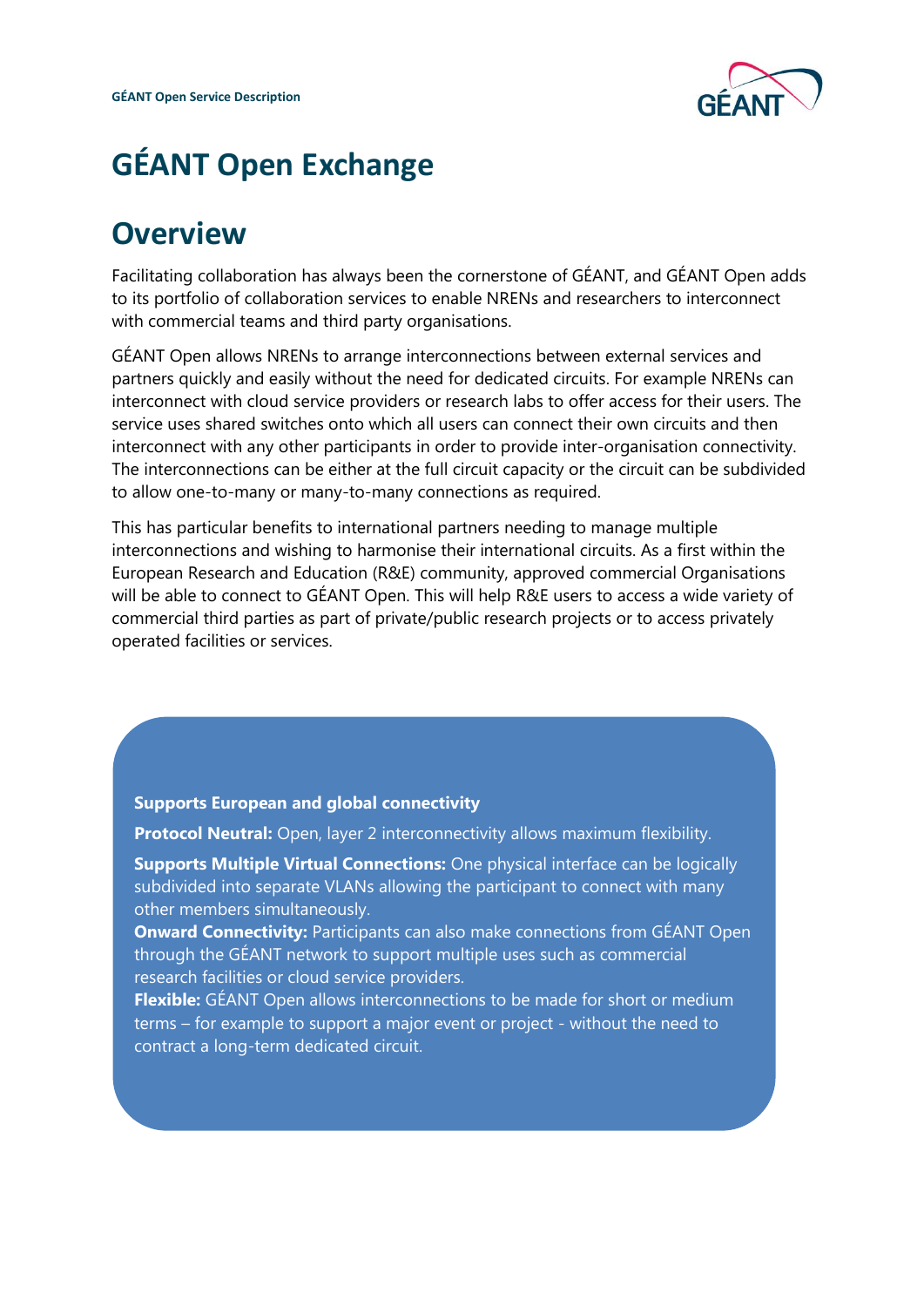

## **GÉANT Service Description**

### **Technical Description of the Service**

### **Infrastructure**

The eligible connectors are as described in the eligibility document (see section "Eligibility and Connection Policies").

The GÉANT Open Exchange implements an open connection policy. The Open Exchange will enable traffic to be exchanged between Research and Education Networks like European NRENs, the GÉANT backbone, regional networks (e.g. CAREN, TEIN, RedCLARA), GÉANT sister networks across the globe (e.g. ESnet, Internet2, CANARIE), and international research organisations. Traffic exchanges between connected commercial organisations and Research and Education Networks are also allowed.

GÉANT IP will be connected to the Open Exchange eligible organisations can switch traffic with it.

GÉANT will operate the GÉANT connection(s) to the Open Exchange. Other connectors are responsible for operating their own connections to the Open Exchange.

### **Service Options**

The Open Exchange offers two core services:

- 1. Peer-to-peer policy-neutral interconnections between participating organisations connecting on GÉANT Open (with the exception of GÉANT).
- 2. Interconnectivity between GÉANT and other participating organisations.

These are described in more detail below.

The two services are not differentiated on a technical basis. At the technology level, the connectivity between the GÉANT network and the Open Exchange is similar to that of any other peering partner.

### **1. Peer-to-Peer Neutral Interconnections**

This service provides connectivity between any two members. The service can be offered in two options: VLAN ID and Port to Port (or "transparent"). These are described in more detail below. The VLAN-ID and Port-to-Port-based modes are mutually exclusive. It is not possible to provision a Port-to-Port service together with a VLAN-ID service based on the same port.

The default service will be the VLAN-ID-based service.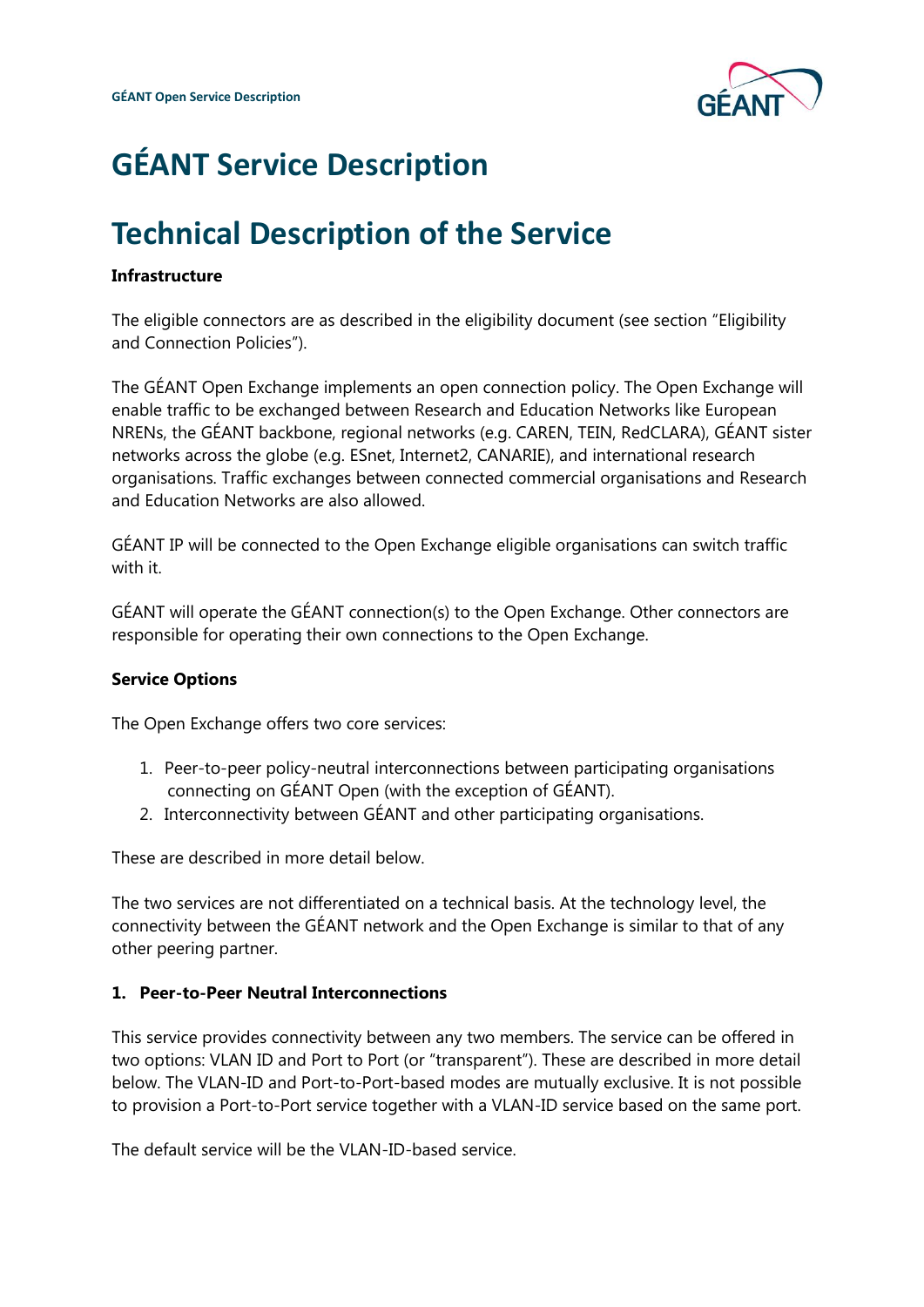### **VLAN-ID-Based Interconnection**

The VLAN-ID-based mode interconnects two Open Lightpath Exchange (OLE) members with a Layer 2 (L2) circuit ("pseudowire"). Multiple VLAN-ID-based circuits can be provisioned for a single connector on a single port. This is shown conceptually in [Figure 1](#page-3-0) below.



**Figure 1: Peer-to-peer switching within the Open Exchange** 

### <span id="page-3-0"></span>**1.2 Port-to-Port-Based Interconnection**

The port-to-port-based or transparent mode interconnects two OLE members' ports together and provides transparent transmission of all Ethernet frames, independently from the VLAN-ID.

### **2. Partner Access to GÉANT Network**

Access from GÉANT Open into the GÉANT network infrastructure is regulated by the GÉANT Open Policy, in order to facilitate access to the GÉANT network and for any onward connectivity to services on the GÉANT network. This is shown conceptually in [Figure](#page-4-0) below. This connectivity will be via the VLAN-ID mode only, as using the Open Exchange to provide port-to-port connectivity will not offer any commercial or technical advantages compared with a direct connection to GÉANT.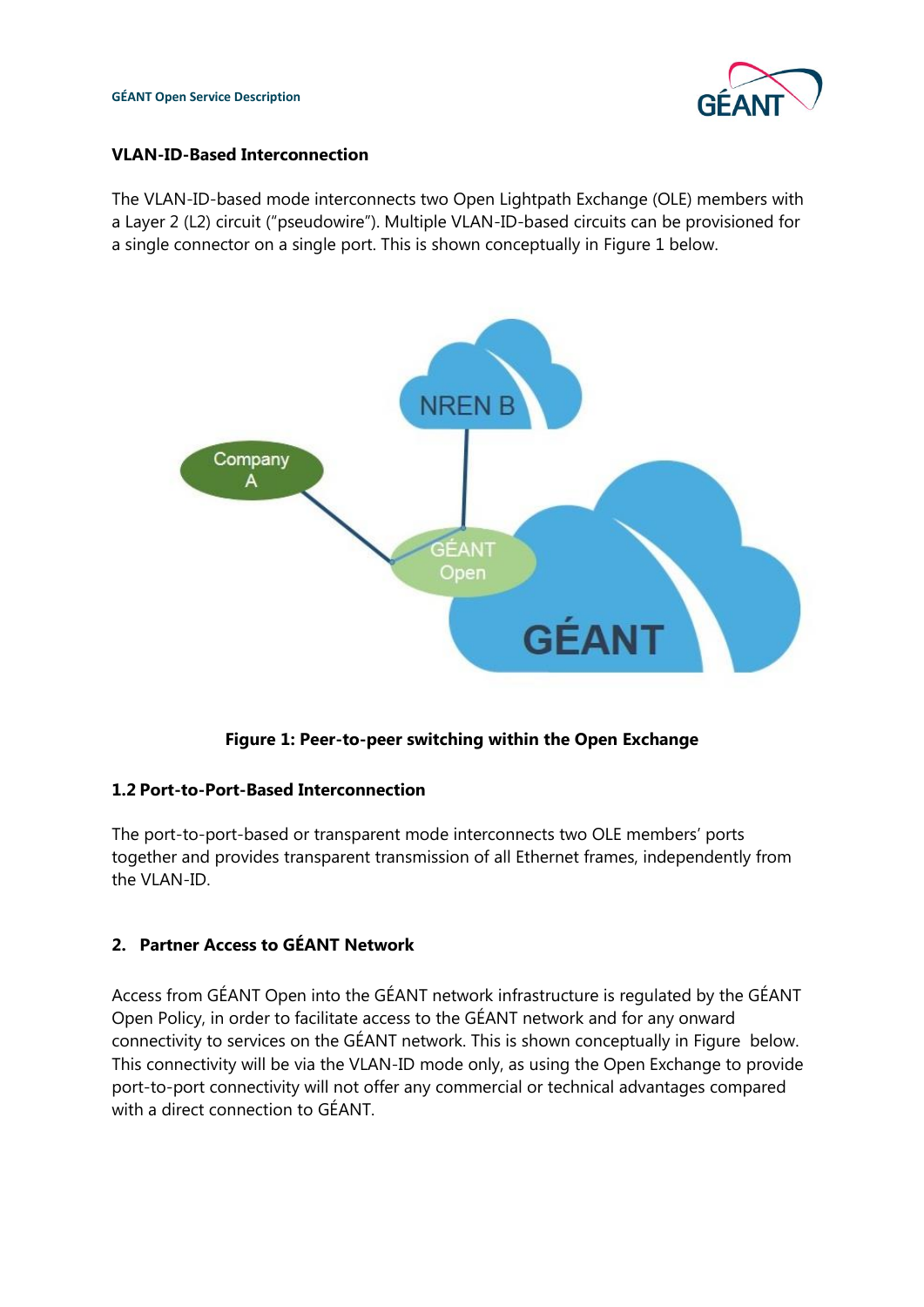



**Figure 2: Access into the GÉANT infrastructure**

### <span id="page-4-0"></span>**Demarcation Points**

The management demarcation point between GÉANT and the NREN is a port on the Optical Distribution Frame (ODF) rack. The exact port will be specified at the time of the connection. The responsibility of the GÉANT Operations Centre (OC) ends at the declared demarcation point, patching beyond that point is the responsibility of the ordering NREN.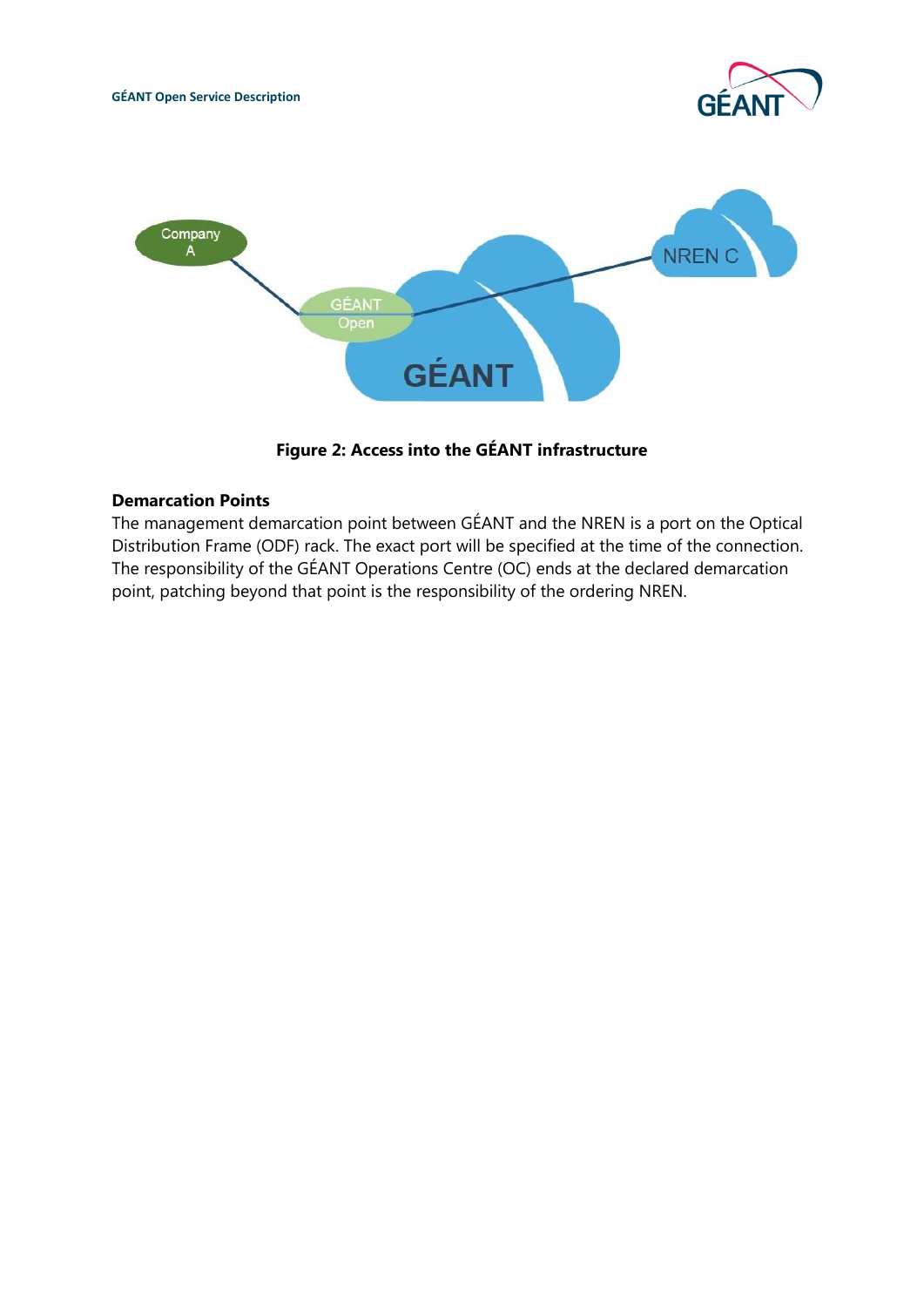

### **Service-Level Target**

### **Availability Target**

Availability is defined as the total number of minutes in a calendar month during which the GÉANT Open service is available to exchange data between two connectors, divided by the total number of minutes in a calendar month and represented as a percentage. The GÉANT Open Exchange service is considered unavailable when connection is not able to transit traffic. The target availability for the service is greater than 99.9%.

### **Time to Fix a Fault and Time to Respond Target**

The GÉANT Operations Centre (OC) is responsible for supporting the GÉANT Open service and provides the point of contact for all trouble ticket reports. The first-level support coverage is 24/7/365. Notifications are issued to the partner experiencing the incident within 15 minutes of incident detection by the central monitoring system.

#### **Critical, service impacting incidents**

| <b>Support availability</b> | 24 hours a day, 7 days per week |
|-----------------------------|---------------------------------|
| Interaction method          | Email and telephone call        |

The Time to Fix a Fault Objective applies only to incidents relating to a total loss of traffic for a service instance. Other service degradation will be investigated in-line with the non-critical incidents response level.

### **Non-critical incidents**

This service level will apply in the event of an incident which does not result in a total loss of traffic for the service instance.

| <b>Support availability</b> | 08.00-18.00UK Local time |
|-----------------------------|--------------------------|
| Interaction method          | Email and telephone call |

Please refer the GÉANT Service Level Target documentation on the GÉANT Partner Portal for more information.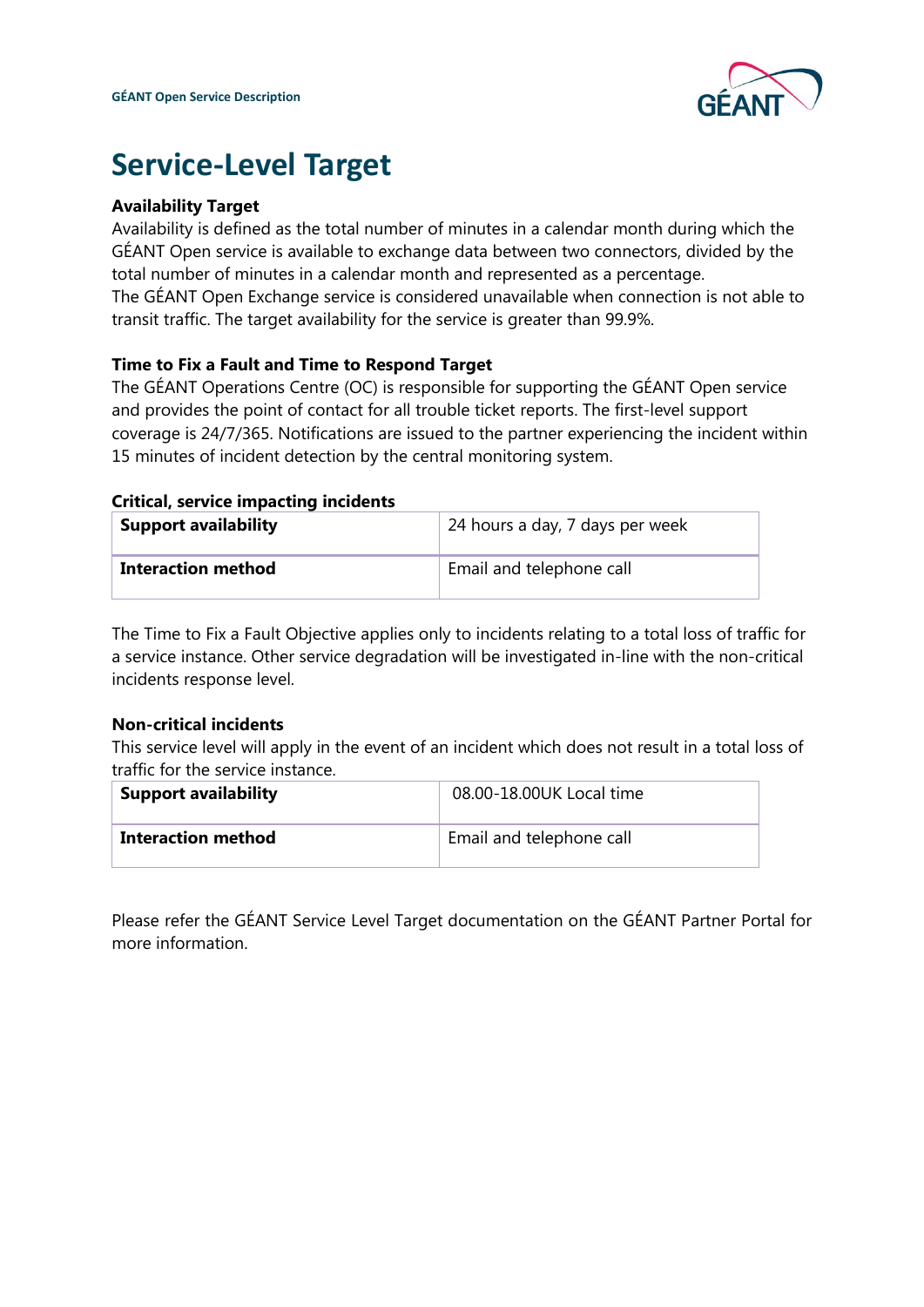

# **Request Procedure, Service Implementation and Delivery Time**

### **Service Implementation and Delivery Time**

| <b>Service</b>                                       | <b>Delivery time</b>                                                                     |
|------------------------------------------------------|------------------------------------------------------------------------------------------|
| <b>GÉANT Open connection</b>                         | 5 working days from order acceptance<br>(Up to 10 weeks if hardware upgrade<br>required) |
| Connection to the GÉANT backbone (via<br>GEANT Open) | 5 working days from order acceptance                                                     |
| Moves, adds and changes to existing<br>service       | 5 working days                                                                           |
| <b>Approval Process</b>                              | 8 weeks                                                                                  |

Please refer the GÉANT Service Level Target documentation on the GÉANT Partner Portal for more information.

### **Requesting connection to the GÉANT Open service**

Interested connectors should address their request to connect to the GÉANT Open service to the GÉANT Partner Relations team: [partner-relations@geant.o](mailto:partner-relations@geant.)rg

### **Eligibility and Connection Policies**

El**i**gibility and connection policies are reported in the "GÉANT Interconnection and Peering Policy" document, available on the GÉANT Partner Portal.

### **[Pricing](https://partner.geant.org/sites/main/networkservices/Pages/GEANT-Peering-Service.aspx)**

GÉANT Open is provided only on a contractual basis arrangement between GÉANT and the customer. To connect, the organisation must:

- Finance their own way to the Open Exchange point.
- Pay an annual connection fee

Interested connectors should address their request to connect to the GÉANT Open service to the GÉANT Partner Relations team: [partner-relations@geant.o](mailto:partner-relations@geant.)rg

Members of GÉANT can access pricing via the Partner Portal.